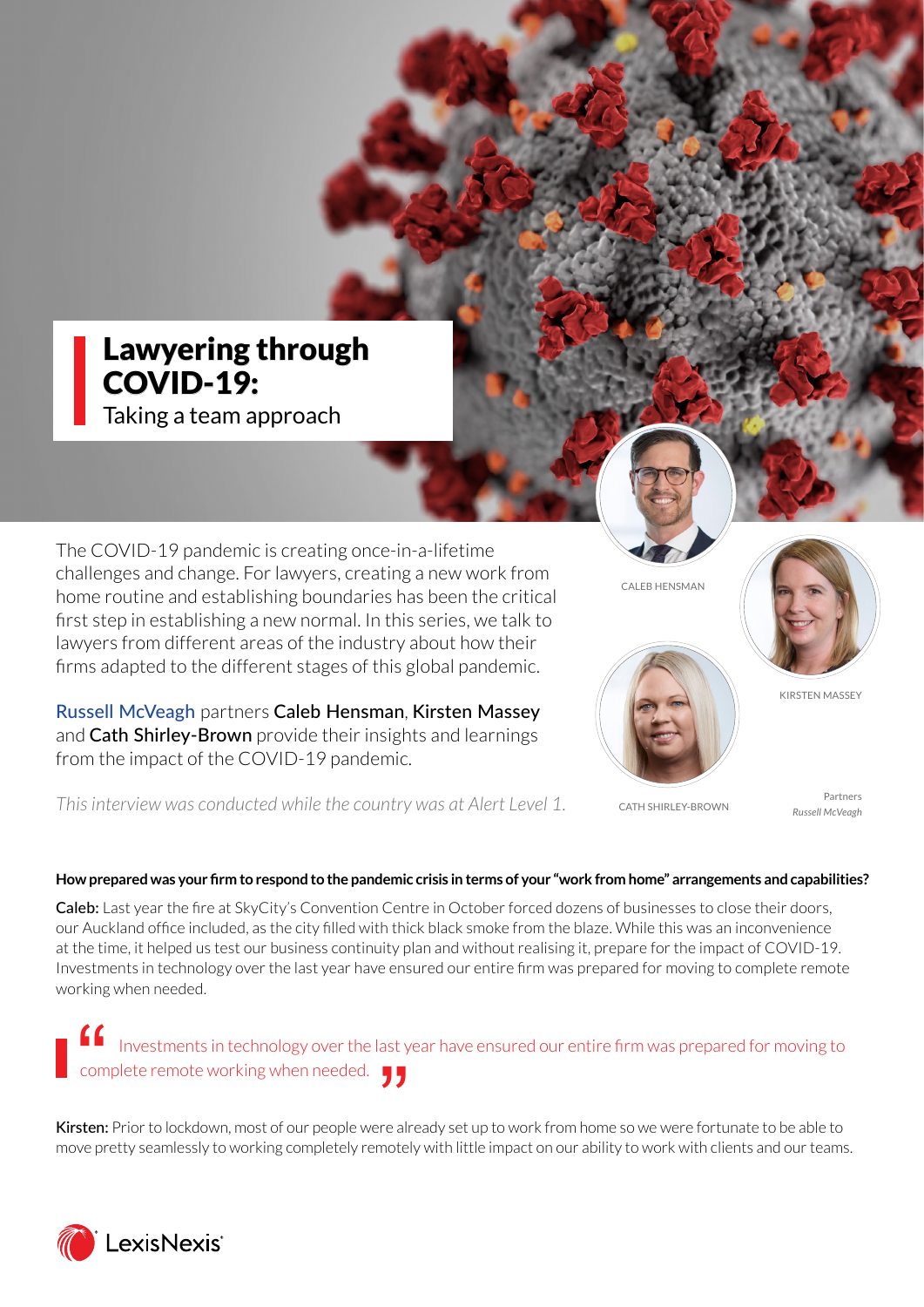# **What does the day-to-day operation of your firm look like today (in Alert Level 1) compared to a couple of months ago (in Alert Level 4)?**

Cath: In Alert Levels 1 and 2, we have been able to move back to more normality and with the majority of our teams working based back in our offices – it has been great to be back working together in person again and meeting up with clients. With travel restrictions in place, we were unable to host our annual scheduled Alumni Function in London but we still went ahead and held it virtually via webinar. It was lovely to see some friendly faces and hear updates from life, lockdown and work in London.

Caleb: When the entire country was in Alert Level 2, we took a precautionary and staggered approach to returning to our offices and our teams continued to work from home and began to spend more time in our offices on a shift/rotation basis, as Team "Russell" and Team "McVeagh". In Alert Level 3, the large majority of our teams continued to work remotely, while in Alert Level 4 and Lockdown, everyone was working completely remotely. When our Auckland and Wellington offices were operating at different Alert Levels, we wanted to ensure we took a cautionary approach until more was known about the risk of community transmission.

## **What were the things that worked for your firm as it adjusted to the new normal of working from home?**

Kirsten: There are two things that stood out for me that worked for us - one internal and one external. Internally, it was our regular firm-wide calls, which were key to ensuring that everyone felt informed and connected. Externally, it was being able to connect with our clients via webinars and share our thoughts, including on legislation changes and the potential impact of the changing environment.

Caleb: Increasing and prioritising our internal communication was important to keep us connected and provide our people with certainty throughout this period of change. All of our partners and managers were in regular contact with their teams and clients to check in with them and to see if there was further support we could provide. Personally, I got to know and connect with team members and clients through weekly firm-wide webinars, virtual coffee catch-ups, quizzes and birthday celebrations. It also extended the team to kids, pets and other family members.

■ Internally, it was our regular firm-wide calls, which were key to ensuring that everyone felt informed and connected. Externally, it was being able to connect with clients via webinars and share our thoughts, including everyone felt informed and connected. Externally, it was being able to connect with our clients via webinars and share our thoughts, including on legislation changes and the potential impact of the changing environment. "

#### **What were the main challenges during the lockdown?**

Caleb: The implications of moving up Alert Levels, including school and day-care closures, changed how everyone managed life and work commitments. Businesses have been working through challenges within their own organisations and facing many new ones in the current environment. Many companies are being forced to re-examine the way they currently do business.

Kirsten: Being relatively new to the firm, staying connected with colleagues and clients was a key challenge. Daily calls with two partners in my area were vital and coffees and glasses of wine via Zoom worked surprisingly well.

#### **How has COVID-19 affected your practice area and how are you managing any unexpected issues?**

Caleb: We expect that all areas of our firm will continue to see work through the change in environment caused by COVID-19. Some areas of our firm may be busier than others, such as our finance, restructuring and insolvency, construction and employment teams, but the extent of the economic downturn and the impact on our clients remains to be seen. We are obviously keeping a close eye on developments and planning accordingly.

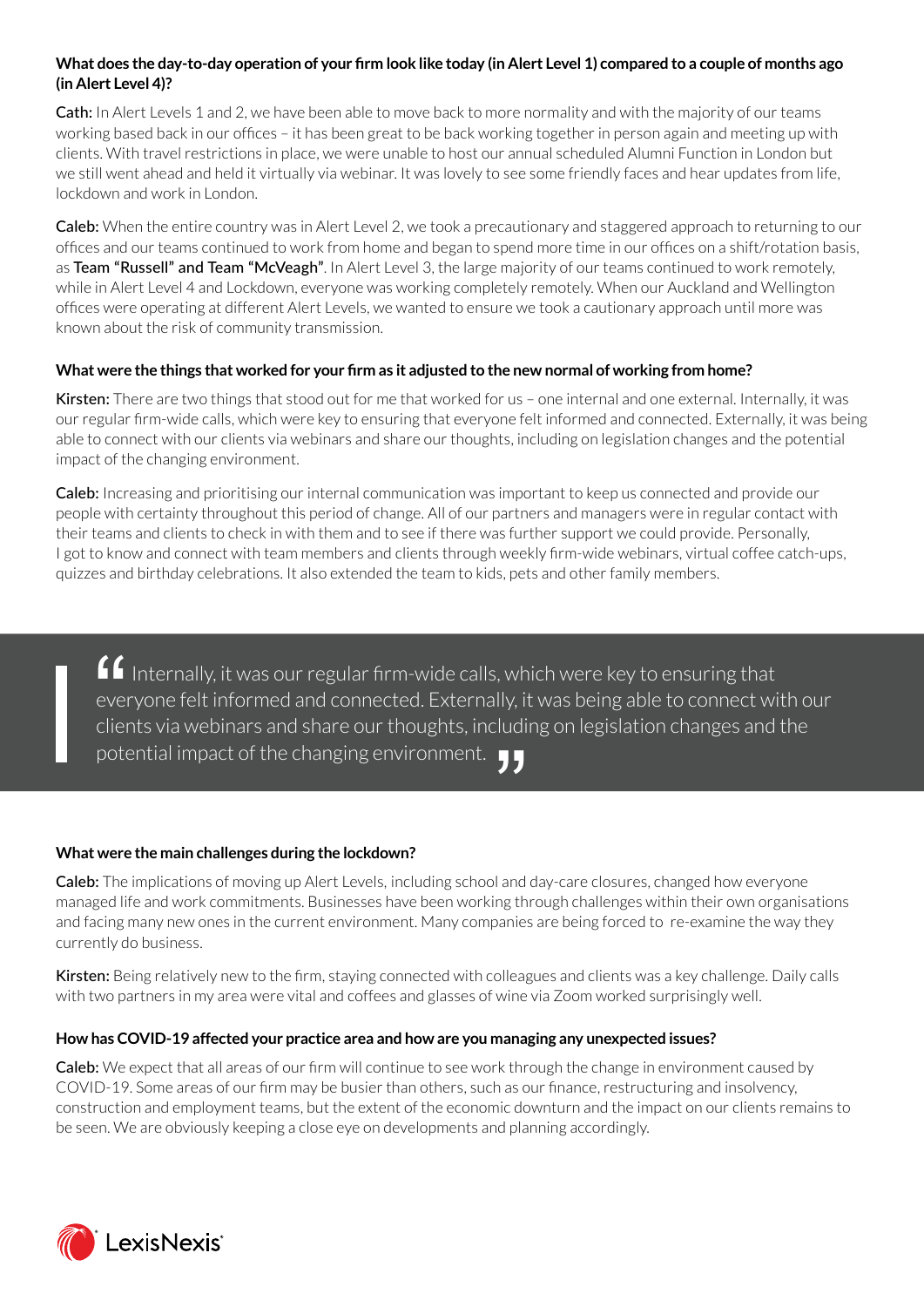Cath: There has been a decrease in M&A activity, and it remains to be seen over the coming months exactly how this will play out. However, things have not dropped completely off a cliff – sale processes are continuing, and we are seeing new mandates. Having had two "tours" in London, the first immediately post 9/11 and the second right in the eye of the GFC, and having been very busy both times round, I am trying to retain an air of (very) cautious optimism. Throughout lockdown, our team continued to assist clients with a number of **[notable transactions]( https://www.russellmcveagh.com/insights/june-2020-1/russell-mcveagh-assists-clients-with-significant-t)** helping to deliver results in what has been a turbulent environment for many corporates.

## **Mental health is a key concern at the moment with all the changes and uncertainty – are you doing anything in particular to support your own mental health or your employees' mental health?**

Kirsten: I tried to get out of the house for exercise every day, even if for nothing more strenuous than walking our dog. This was unfortunately (more than) balanced out by my children's new-found interest in baking – but it was all good time away from my desk. In terms of other members of the team, I think that I did pretty obvious things. I tried to speak to people as often as possible, rather than relying on emails, and took the time to ask how people were doing and what they had been up to away from their desks rather than focusing straight in on the work (which I think we lawyers can be prone to, even when not working remotely from each other).

# **As New Zealand moved through each Alert Level, was your firm able to put systems in place for: new workplace health and safety measures, client meetings and interactions, office protocols and guidelines for shared spaces?**

Kirsten: We are very lucky to have a fantastic business support team that made sure that we were able to operate (either in the office or remotely) within the changing guidelines. From hand sanitiser availability, to arrows on the carpet to ensure that we moved around the office in the most socially distanced way, to the technology to allow us to continue to meet clients remotely, we have had all the right systems and support in place.

Caleb: We have taken every step needed to keep our people safe and support our clients, with a number of health & safety measures in place to ensure the wellbeing of our staff and clients including:

- Informing our people about the precautions they need to take – reinforcing the need for personal hygiene and hand washing,
- Ensuring contact tracing, physical distancing, self-isolation and travel requirements are adhered to;
- **Connecting with clients** in meetings via audio or video conference; and
- Hosting virtual events & webinars to avoid cancelling or postponing in-person opportunities.

# **What advice would you give fellow lawyers about getting back to normal who might be struggling with unforeseen changes in their careers/ specialised area of practice?**

Cath: Lockdown (in any form) is a frustrating time in terms of unpredictable work-flow and uncertainty. Take advantage of downtime (if you have it) to take stock of your personal network and engage with both current and former colleagues and clients. One of the biggest lessons I have learned over my career is the importance of developing and maintaining your contacts – reaching out to your network to reconnect is good for your personal well-being and may well bear fruit in terms of identifying future work opportunities.

Caleb: The current situation has helped us all to re-examine the way we operate and do business. Look to further understand your strengths and risks to help better respond and prepare for a change in circumstances. Preparing for economic downturn and a range of scenarios, and being able to adjust to the evolving situation, will help you lay the groundwork now for future success.

Kirsten: It is easy to say and harder to do, but it is important to try to think about the changes positively and look for the inevitable opportunities. Even if there is not work in the area or of the type you might have planned, there will be other work which you can take advantage of to gain experience and skills that will assist you in your future career.